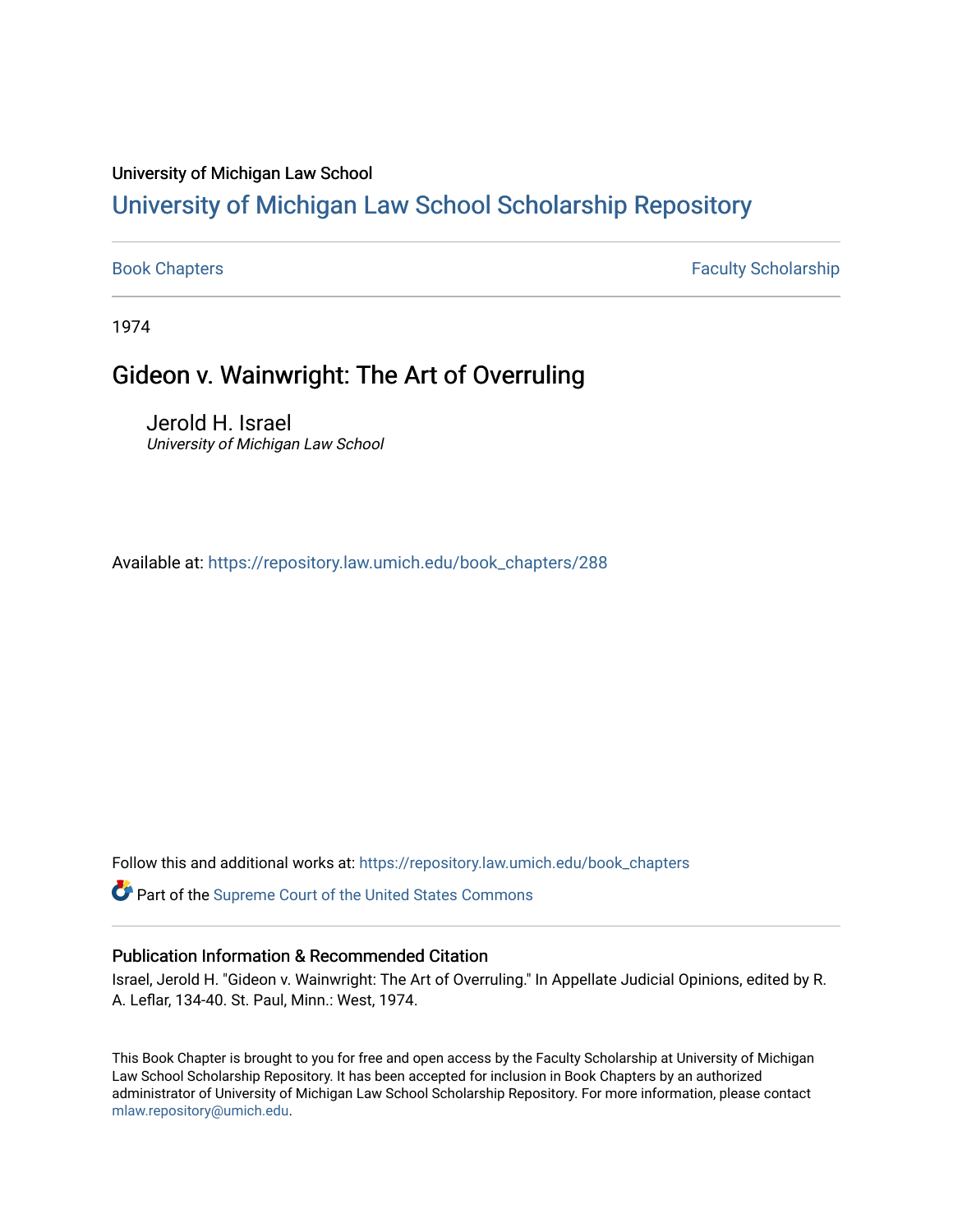# **APPELLATE**  ~<· JUDICIAL OPINIONS

Edited by

ROBERT A. LEFLAR

Distinguished Professor, University of Arkansas School of Law; Director of Appellate Judges Seminars, New York University School of Law; formerly Associate Justice, Supreme Court of Arkansas

Sponsored by

THE INSTITUTE OF JUDICIAL ADMINISTRATION New York University School of Law

> **S T, P A V L,** II I **llf llf,**  WEST PUBLISHING CO. 1974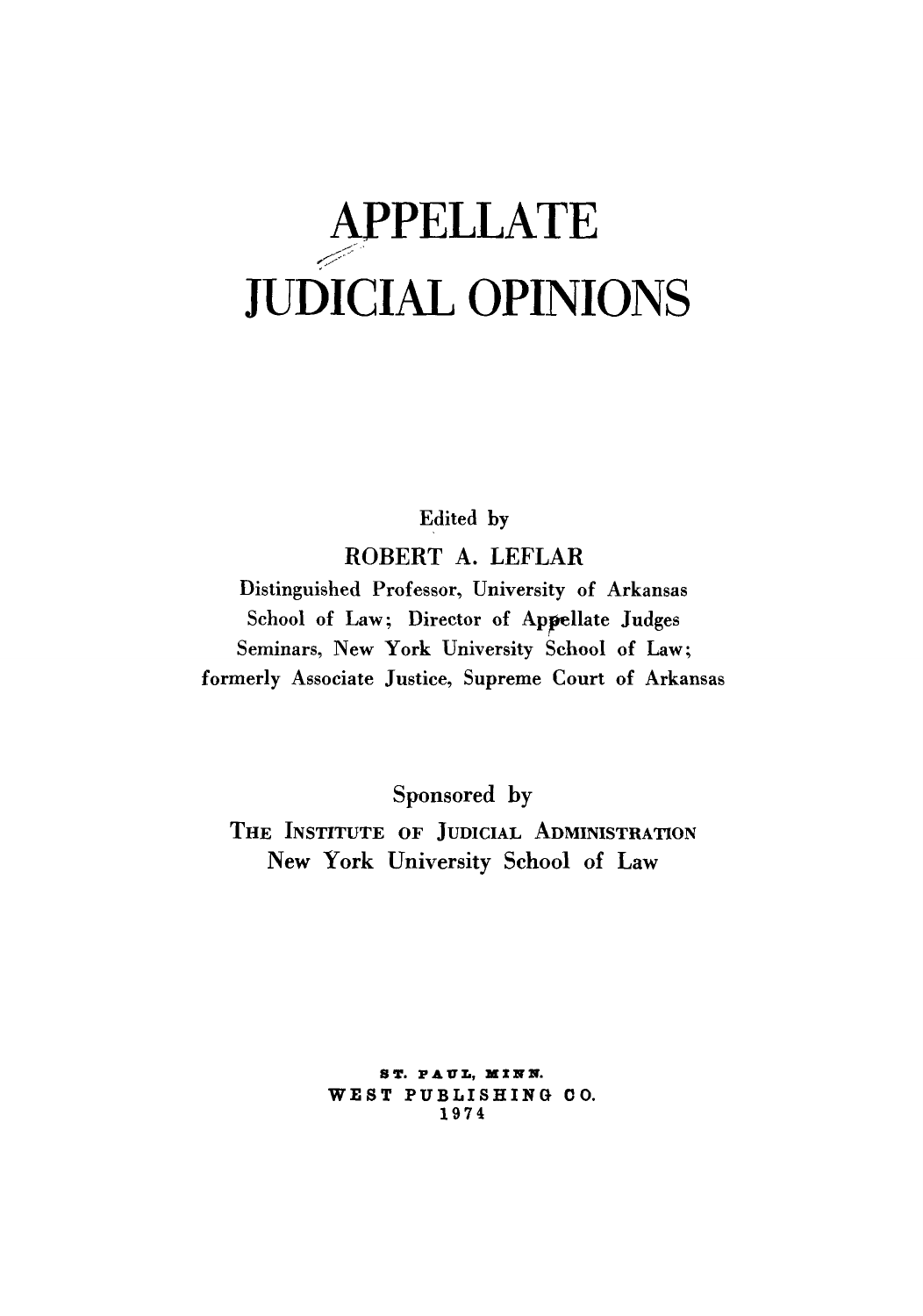#### **Israel, Gideon v. Wainwright: The "Art" of Overruling, 1963 Supreme Court Review 211, 215, 219-29**  $*$

(Jerold H. Israel is Professor of Law at the University of Michigan.)

[C]oncern over the Court's manner of overruling a past decision raises some basic questions concerning judicial craftsmanship in overruling opinions. What special functions, if any, should the Court seek to accomplish with an overruling opinion? What techniques of opinion writing have been used in the past to fulfill these functions? Did the majority opinion in *Gideon* (372 U.S. 335) fail to perform the proper function of an overruling opinion? Would it have done so by giving *Betts* (316 U.S. 455) a "more respectful burial"? These are, of course, questions concerning method, not result. Admittedly, as Dean Rostow recently pointed out in answering current criticisms of the Court's craftsmanship, "opinion writing is only one phase of the judicial craft  $\ldots$  not the whole of it nor even its most important feature." Yet, as even the Dean acknowledged, opinion writing remains a "vital phase" of the judicial process. It is, moreover, a phase which, if the frequency of separate opinions is any indication, causes great concern within the Court itself.

Although only occasional opinions by individual Justices have expressly recognized this special problem of the overruling case, an examination of the opinions for the Court in these cases suggests that it has not been overlooked. The Court over the years has employed certain "techniques" in overruling opinions that, as a general pattern, tend to preserve the impersonal qualities of the judicial process by emphasizing factors other than the vicissitudes of changing personnel.

1. *Changing conditions.-Even* those Justices most opposed to overruling constitutional decisions have acknowledged that the "law may grow to meet changing conditions" and that the doctrine of *stare* 

mission of the author and of the University of Chicago Press.

<sup>\*</sup> Copyright © 1963 by The University of Chicago, Reprinted with the per-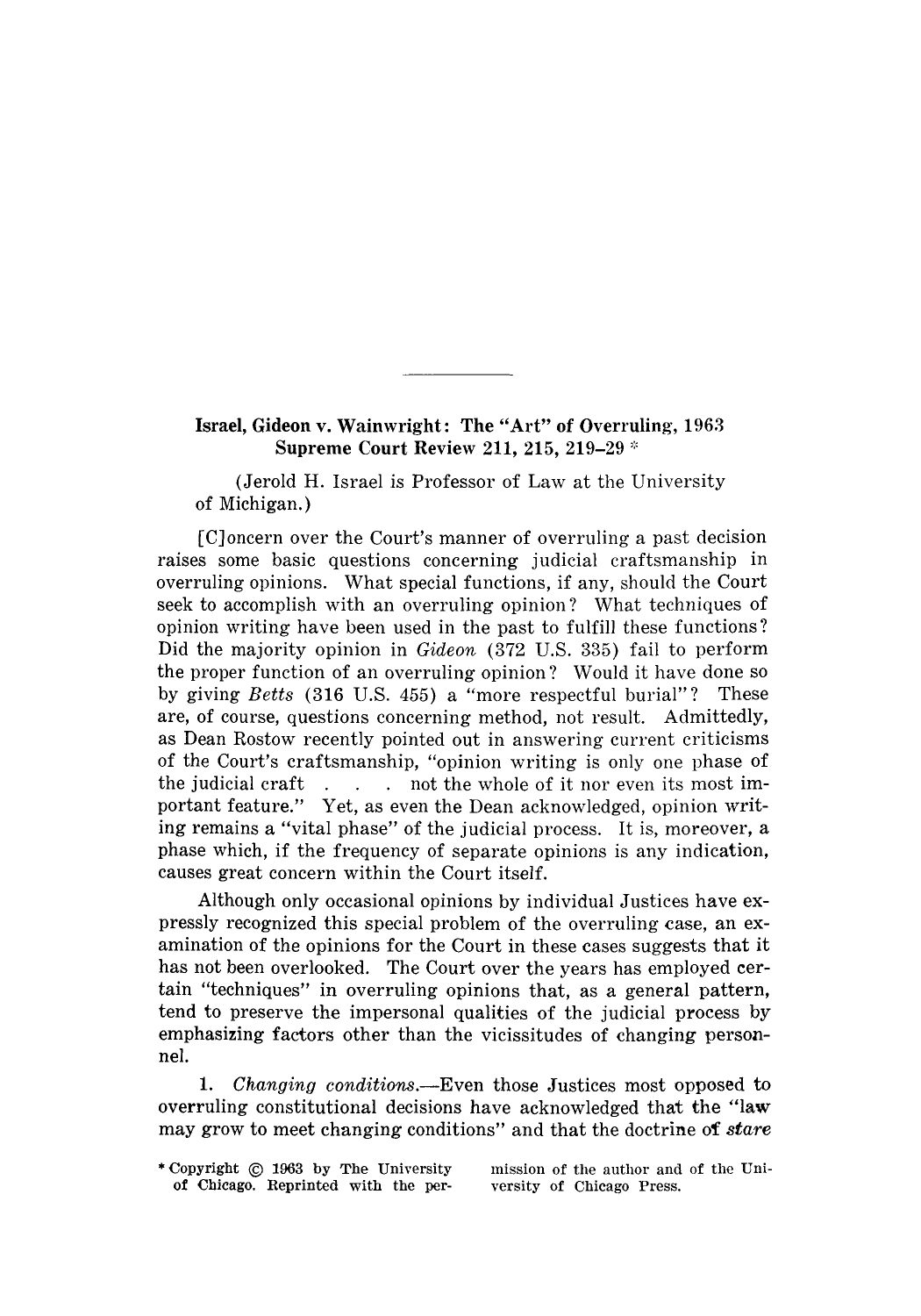*decisis* should not require a "slavish adherence to authority where new conditions require new rules of conduct." It is not surprising therefore that overruling opinions in several cases have emphasized the changed circumstances brought about by the passage of time. Indeed, this technique was employed in one of the earliest overruling decisions, The Genesee Chief (12 How. 443) which rejected a unanimous holding of the Court decided only twenty-four years earlier in The Thomas Jefferson. (10 Wheat. 428) Chief Justice Taney's opinion for the Court in *The Genesee Chief* refused to follow the prior ruling that the national admiralty jurisdiction was limited, in accord with English common law, to waters that "ebbed and flowed." After stressing that the "great and growing commerce" on inland waters had made the extension of admiralty jurisdiction to non-tidewater areas a practical necessity, he noted that *The Thomas Jefferson* had been decided "when the great importance of the question as it now presents itself could not be foreseen." The earlier decision had been rendered in 1825, "when the commerce on the rivers of the west and on the lakes was in its infancy, and, of little importance, and but little regarded compared with that of the present day." Accordingly, while the Court was "sensible of the great weight" to which its prior decision was entitled, it nevertheless could rightfully overrule *The Thomas Jefferson,* since the reasoning there was clearly inapplicable to the contemporary situation.

Subsequent overruling opinions relying upon changed conditions have emphasized new developments in areas far less pragmatic than the commercial traffic involved in *The Genesee Chief.* In Brown v. Board of Education, (347 U.S. 483) for example, the Court cited the change in the status of public schools since Plessy v. Ferguson, as well as the present state of scientific knowledge about psychological developments of children. Indeed, the growth of knowledge concerning various aspects of economic and social development has been a fairly common point of emphasis in those opinions that have rejected prior precedent on the ground that "time and circumstances had drained [the overruled] case of vitality."

Reliance upon the "changed conditions" argument logically should permit an overruling opinion both to reject a precedent and at the same time acknowledge its correctness when originally decided. The Court has never gone quite this far, however, although at least one opinion intimated that the writer might have accepted the overruled case under the circumstances applying at the time of its decision. (370 U.S. 530, 543) More often, the Court simply has taken no position as to the validity of the rejected case. But even where the Court does suggest that the overruled decision was incorrect, an opinion emphasizing the changed circumstances naturally will contain the counter-suggestion that, in any event, the former Court might well have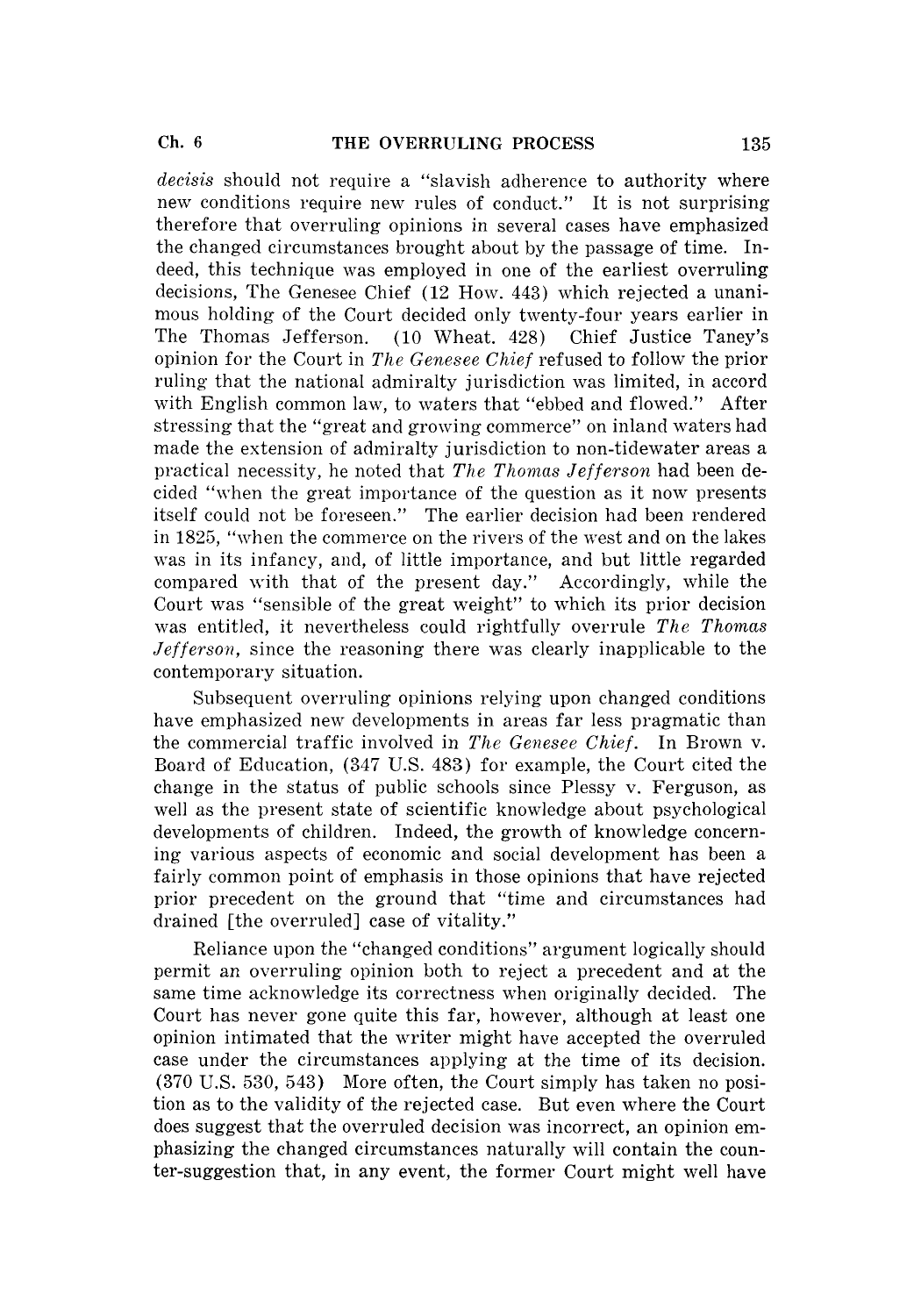decided differently if confronted with today's conditions. Thus, with the change-in-circumstances rationale, the Court may obtain the best of both worlds. Not only is the prior decision overruled, but the adverse emphasis upon differences in the Court's personnel that normally attends such action is eliminated, or at least diluted, by relying upon grounds consistent with that concept of impersonal decisionmaking ordinarily supported by *stare decisis.* 

2. The lessons of experience.—Closely related to the change-incircumstances rationale is the argument that a prior precedent may be rejected when it has failed to pass the "test of experience." The Court has frequently acknowledged that "the process of trial and error, so fruitful in the physical sciences, is appropriate also in the judicial function." This willingness to make adjustments in the light of the "lesson of experience" has been cited as at least a partial ground for overruling precedent on several occasions. In most cases, the overruling opinion based the rejection of the earlier decision upon the administrative difficulties and uneven results revealed by its application. In other instances, however, experience in the application of a rule has been used to show the erroneous nature of the factual or policy assumption upon which it was based. In Mapp v. Ohio, (367 U.S. 643, 651-52) for example, the Court noted that the experience of various states had revealed the error in the supposition that remedies other than the exclusionary rule could effectively deter unreasonable searches and seizures.

In relying upon the "lesson of experience," the Court has once again tended to depreciate changes in its personnel as the cause of the change in the law by either the outright suggestion or, at least, the insinuation that the present result was one that its predecessors might well have reached if they had had the same information, derived from experience under the rule first promulgated. This role of the "experience" rationale may be accentuated by the reminder that "courts are not omniscient" and that "judicial opinions must yield to facts unforeseen." On occasion, it may be further implemented by the conclusion that the result of applying a particular doctrine has been exactly the opposite of that intended by the earlier Court and that the achievement of this original objective can in fact be accomplished only through reversal of the original decision itself. Of course, reliance upon difficulties experienced in the application of the overruled case will lose much of its effectiveness in deemphasizing shifts in the Court's composition when such difficulties were readily foreseeable at the time the problem was first decided. Yet, even here, there remains the remote possibility that problems that may not have seemed very serious when contemplated in the abstract might well have caused a reversal of position when faced as a matter of practical reality.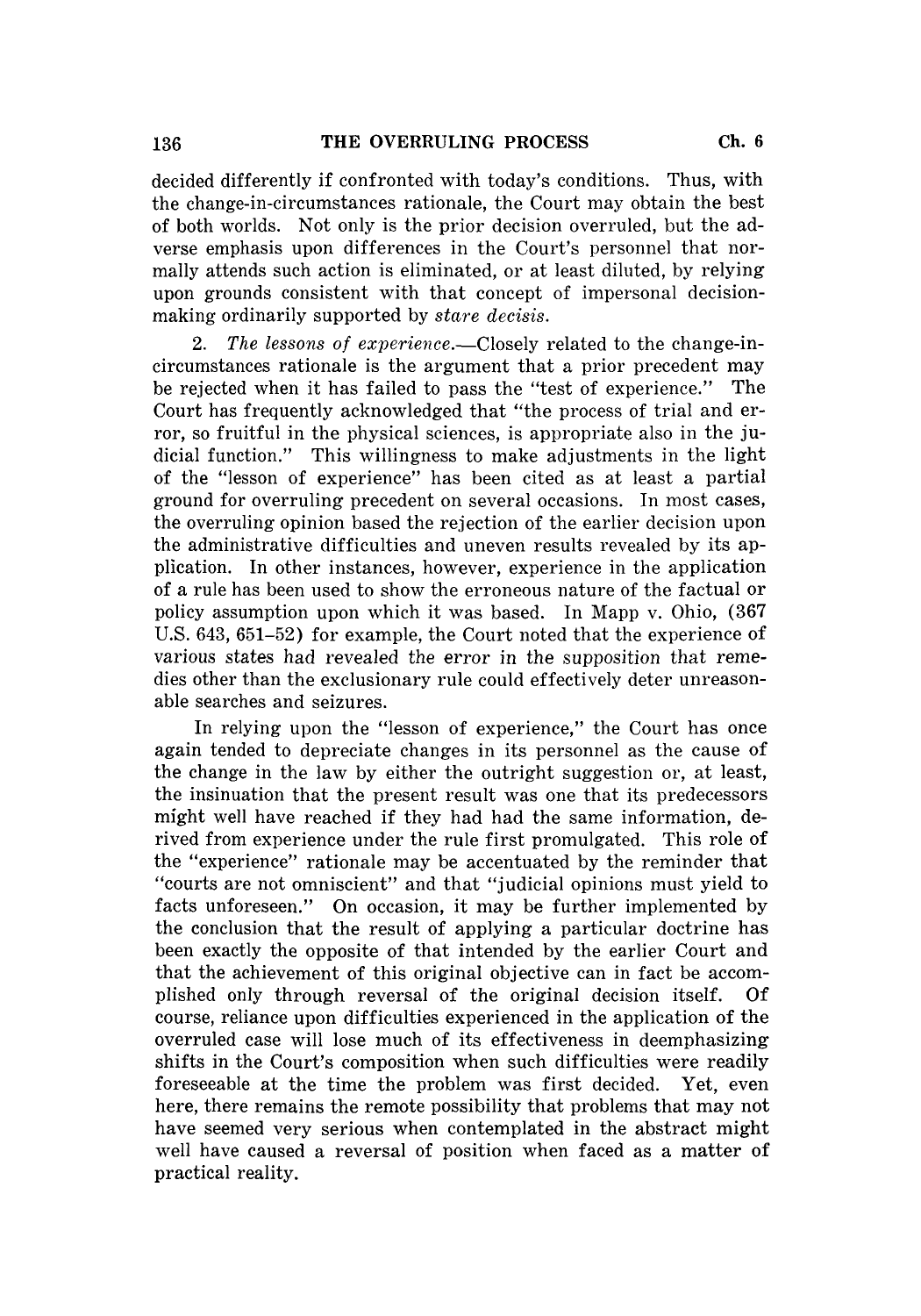3. The requirements of later precedent.—In the majority of overrulings, the opinions have been based upon neither changing conditions nor the lessons of experience. They have relied simply upon the "error" of the earlier decision. Only a small number of these opinions, however, have relied solely upon the force of reasoning now considered superior to the rationale of the overruled case. The Court generally has attempted to buttress its position by showing that the rejection of the overruled case was required, or at least suggested, by other, later decisions basically inconsistent with its earlier ruling. Examples of the use of this technique in overruling opinions are extremely varied. While most of the "inconsistent precedent" has been found in cases dealing with the same problem as the overruled decision, the Court occasionally has relied upon rulings in related areas that, while not directly questioning the overruled case, could be treated as having "impaired its authority." In Mapp v. Ohio, for example, the majority opinion pointed to the basic inconsistency between the Court's refusal to exclude unconstitutionally seized evidence and the required exclusion of all coerced confessions, irrespective of their reliability. Similarly, in Smith v. Allwright (321 U.S. 649) the Court found that its decision in United States v. Classic (313 U.S. 299) holding that a party primary could be an integral part of the election machinery subject to congressional regulation under Article I, § 4 "call [ed] for a re-examination" of its holding in Grovey v. Townsend (295 U.S. 45) that the action of a political party convention in excluding Negroes from a primary election did not constitute state action.

Overruling opinions also have differed in their treatment of the inconsistency between the earlier ruling and the later precedent. In some cases the Court has acknowledged that the decisions could be reconciled, but found it necessary to overrule the earlier decision because the basis of distinction between the cases was not justifiable in terms of the function of the legal principle involved. More often, the Court has maintained, sometimes in the face of obvious distinctions, that it has no choice but to overrule the earlier decision, since that ruling is totally irreconcilable with subsequent cases. A variation of this approach has been employed in those opinions overruling a principle that had been sharply limited by a long series of cases creating numerous exceptions to its application. In such instances, the overruling opinions, after noting that the later decisions already had "stricken the foundation" from the original case, have asserted the result as merely "a logical culmination of a gradual process of erosion." On occasion, the Court has even gone so far as to declare that its previous decision already had been overruled *sub silentio* by the "tide" of later cases.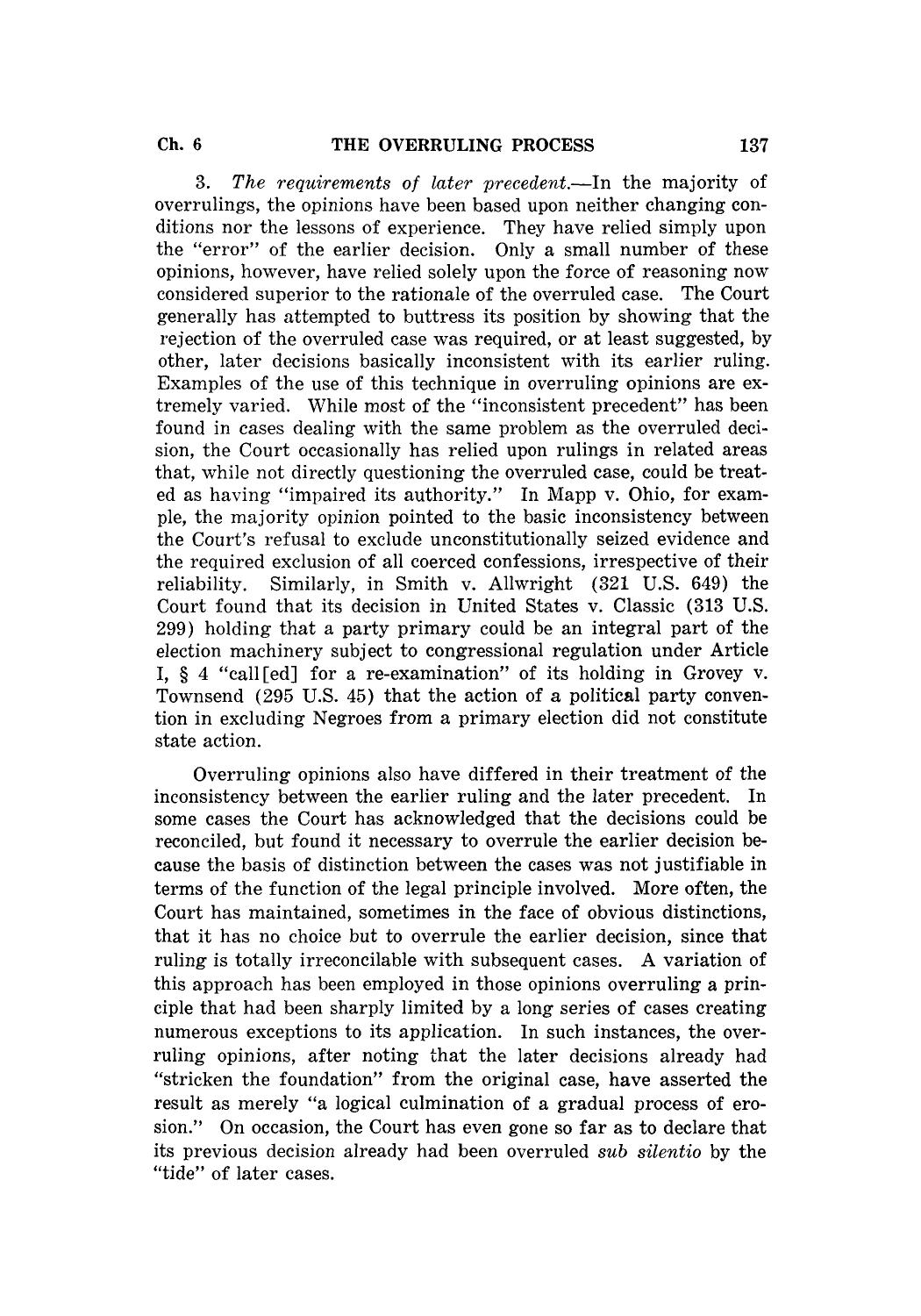No matter which of these variations is utilized, the mere presence of these previous decisions indicates that the Court's ruling is not the result of a sudden shift. On the contrary, particularly where the authority of the overruled case was gradually undermined by a series of decisions, the Court may properly emphasize that the downfall of the overruled case was not the product of a "little coterie of like minded justices" recently appointed to the bench, but of a long line of judges who, over the years, participated in the various undermining decisions. This quality of borrowing support from the past also provides what is probably the primary value of the "inconsistent precedent" rationale: a court can overrule a decision while purporting to follow the principles of *stare decisis.* In pointing to subsequent decisions basically at odds with the case to be overruled, the Court places itself in a position where it must choose between two lines of authority. It must either overrule a precedent or "disregard a contrary philosophy expressed in a later case." Moreover, where the inconsistent precedent consists of a group of later cases showing a continuous trend away from the original decision, the Court has suggested that it really has no choice but to follow the path of subsequent decisions and overrule the original case. As one opinion put it: "No interest which could be served by  $\ldots$  rigid adherence to *stare decisis* is superior to the demands of a system based on a consistent application of the Constitution." In fact, carried to its limits, the argument based upon the force of subsequent decisions has permitted the Court to disclaim the responsibility for anything more than the formalistic burial of a case already dead.

4. The place of the overruling art.—Changing conditions, lessons of experience, and inconsistent later cases clearly have been the basic grounds of overruling decisions. There are very few such cases in which the Court has not employed one or the other. A description of the rationale of overruling opinions would not be complete, however, without mentioning certain other factors commonly emphasized by the Court. Overruling opinions, particularly those relying upon the inconsistency of later decisions, frequently have attempted to depreciate the precedent value of the overruled case even as of the time it was decided. Thus, the opinions often have noted, and sometimes stressed, that the overruled case was decided by a divided Court. Similarly, attention has been focused on the fact that the particular context in which an issue was originally presented had prevented the Court from giving to it the "deliberate consideration" normally afforded significant constitutional issues. Still another point emphasized in overruling opinions  $\ldots$  has been the unavailability of a lesser ground that would permit the Court to reach the correct result without overruling its prior decision. Although these factors do not themselves furnish an independent ground for reversing prior de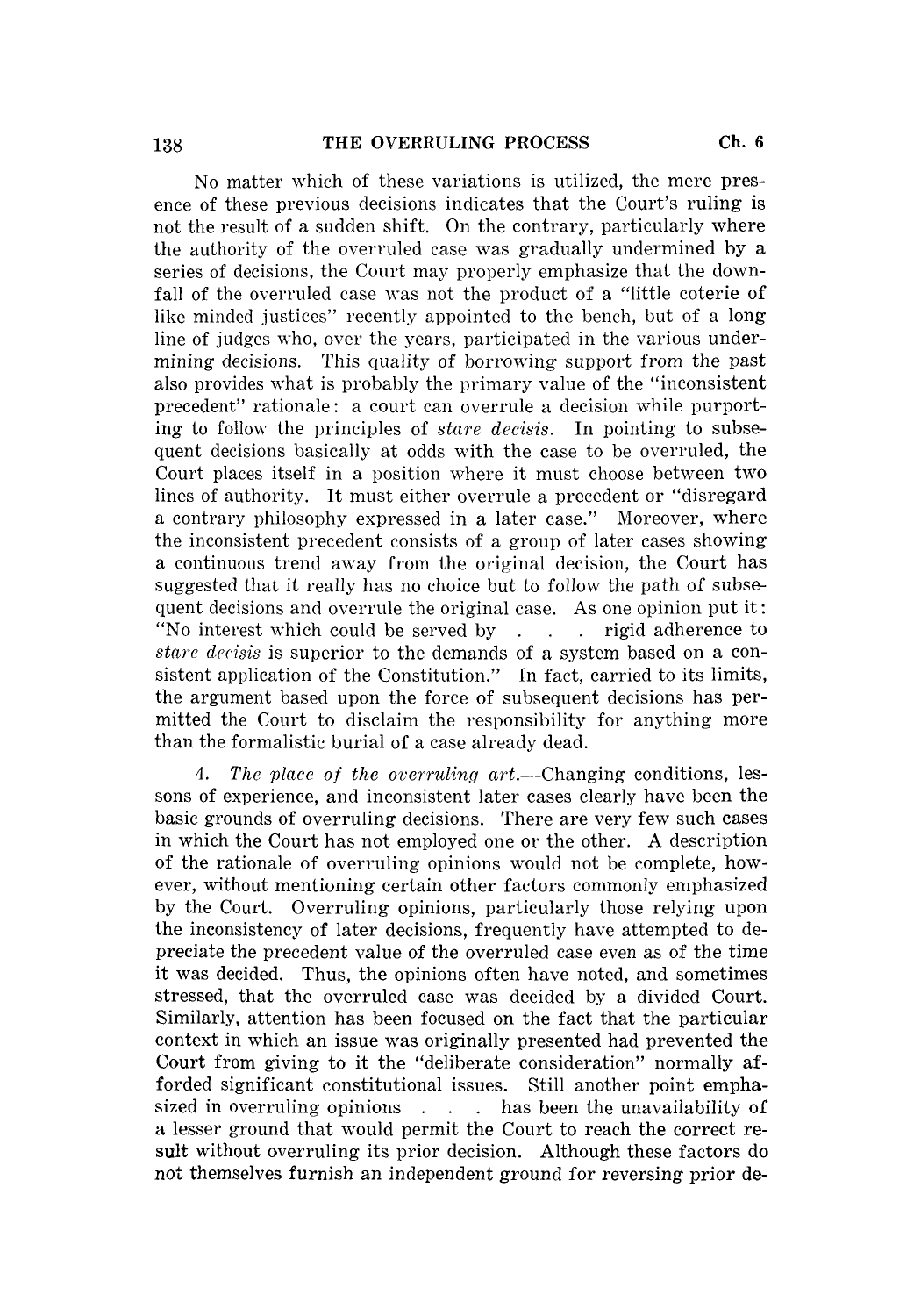cisions, they may effectively supplement the primary arguments based upon changed conditions, experience, or the effect of later cases. The image of the overruling process presented in the Court's opinion still rests, however, essentially upon the use of these basic rationales.

In this regard it should be emphasized that while these arguments obviously improve that image by minimizing the importance of alterations in the Court's composition, they are not mere facades put forth as a matter of good public relations. Differences in viewpoints between present and past members of the Court obviously are important, but changed conditions, the lesson of experience, and the course of later decisions are relevant factors that do and should have considerable bearing upon the Court's determination to overrule a prior decision. As the Court has frequently recognized, the principles of *stare clecisis* still have some applicability in the area of constitutional law. There remains, at the least, a presumption of validity that attaches to the conclusions expressed in prior opinions. Of course, this may be overcome by a finding that the opposite result is clearly the correct one, but the assumption that the later Court thus has obtained "a knowledge and wisdom . . . denied to its predecessors" naturally carries with it a certain uneasiness. Any doubts of this sort, however, may be substantially lessened if, in addition to the arguments supporting its position, the Court can depreciate the views of its predecessor by showing either that they concerned conditions far different from those of today, that they were made without the information gained through experience in their application, or even that they stand against the tide of the views expressed by other courts over the years. Thus, in relying upon these factors, the Court has merely followed the standard policy of attempting to present the strongest case for the result it has reached, which, in this instance, involves showing not only the reasonableness of its own views but also the inappropriateness of following the contrary views expressed by its predecessor.

The basic patterns of reasoning traditionally employed in overruling cases, therefore, are consistent in all respects with the proper objectives of the judicial opinion. Of course, this is not to suggest that these rationales are suited to every case. There have been overruling decisions, like The Legal Tender Cases (12 Wall. 457) and Rabinowitz v. United States (339 U.S. 56) so patently based on the changes in personnel that no explanation for the overruling other than the difference in the views of the Justices originally in the majority and their successors could reasonably be offered. ( It might be noted in passing that neither of these sudden shifts in position did much to enhance the Court's reputation among the bar, and *The Legal Tender Cases* actually "shook popular respect for the Court.") But where